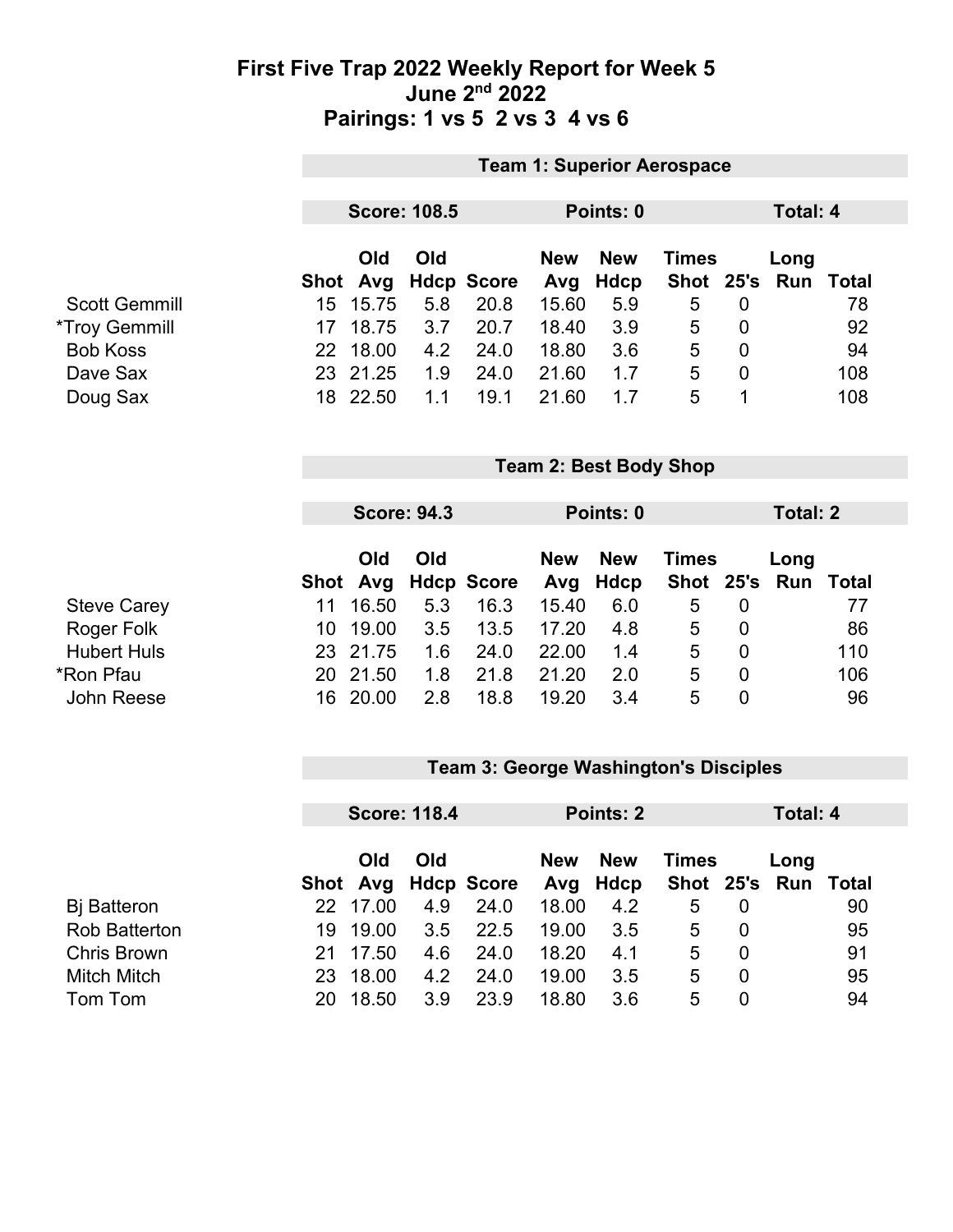## **First Five Trap 2022 Weekly Report for Week 5 June 2nd 2022 Pairings: 1 vs 5 2 vs 3 4 vs 6**

|                                       |      |                   |                     |                           |                   | <b>Team 4: Trap Misfits</b>    |                               |                                  |                 |                     |  |
|---------------------------------------|------|-------------------|---------------------|---------------------------|-------------------|--------------------------------|-------------------------------|----------------------------------|-----------------|---------------------|--|
|                                       |      |                   |                     |                           |                   |                                |                               |                                  |                 |                     |  |
|                                       |      |                   | <b>Score: 115.9</b> |                           |                   | Points: 2                      |                               |                                  | <b>Total: 6</b> |                     |  |
|                                       |      | Old<br>Shot Avg   | Old                 | <b>Hdcp Score</b>         | <b>New</b><br>Avg | <b>New</b><br><b>Hdcp</b>      | <b>Times</b><br><b>Shot</b>   | 25's                             | Long<br>Run     | <b>Total</b>        |  |
| *John Buesgens                        |      | 22 21.00          | 2.1                 | 24.0                      | 21.20             | 2.0                            | 5                             | $\mathbf 0$                      |                 | 106                 |  |
| Lori Kretzmann<br><b>Shain Larson</b> | 18   | 16.50<br>22.25    | 5.3<br>1.2          | 23.3                      | 16.80<br>22.25    | 5.0<br>1.2                     | 5<br>$\overline{\mathcal{A}}$ | $\mathbf 0$<br>$\overline{0}$    |                 | 84<br>89            |  |
| Mark McHugh                           |      | 24 23.25          | 0.5                 | 24.0                      | 23.40             | 0.4                            | 5                             | 1                                |                 | 117                 |  |
| Joe Plaisance                         | 14   | 13.00             | 7.7                 | 21.7                      | 13.20             | 7.6                            | 5                             | $\mathbf 0$                      |                 | 66                  |  |
| Mike Whitney                          | 20   | 19.75             | 3.0                 | 23.0                      | 19.80             | 2.9                            | 5                             | $\overline{0}$                   |                 | 99                  |  |
|                                       |      |                   |                     |                           |                   | <b>Team 5: Ray and Marge's</b> |                               |                                  |                 |                     |  |
|                                       |      |                   |                     |                           |                   |                                |                               |                                  |                 |                     |  |
|                                       |      |                   | <b>Score: 111.0</b> |                           |                   | Points: 2                      |                               |                                  | Total: 10       |                     |  |
|                                       |      | Old               | Old                 |                           | <b>New</b>        | <b>New</b>                     | <b>Times</b>                  |                                  | Long            |                     |  |
| Gene A                                | 24   | Shot Avg<br>19.25 | 3.3                 | <b>Hdcp Score</b><br>24.0 | Avg<br>20.20      | <b>Hdcp</b><br>2.7             | <b>Shot</b><br>5              | 25's<br>$\mathbf 0$              | Run             | <b>Total</b><br>101 |  |
| <b>Cliff Cliff</b>                    | 23   | 21.75             | 1.6                 | 24.0                      | 22.00             | 1.4                            | 5                             | $\mathbf 0$                      |                 | 110                 |  |
| *Dale Dale<br><b>Phil Phil</b>        |      | 24 23.75          | 0.2                 | 24.0                      | 23.80             | 0.1                            | 5                             | $\mathbf 1$                      |                 | 119                 |  |
| Wayne Wayne                           |      | 24 24.50<br>14.33 | 0.0<br>6.8          | 24.0                      | 24.40<br>14.33    | 0.0<br>6.8                     | 5<br>3                        | $\overline{2}$<br>$\overline{0}$ |                 | 122<br>43           |  |
|                                       |      |                   |                     |                           |                   |                                |                               |                                  |                 |                     |  |
|                                       |      |                   |                     |                           |                   | Team 6: League average         |                               |                                  |                 |                     |  |
|                                       |      |                   |                     |                           |                   |                                |                               |                                  |                 |                     |  |
|                                       |      |                   | <b>Score: 109.6</b> |                           |                   | Points: 0                      |                               |                                  | <b>Total: 4</b> |                     |  |
|                                       | Shot | Old<br>Avg        | Old                 | <b>Hdcp Score</b>         | <b>New</b><br>Avg | <b>New</b><br><b>Hdcp</b>      | <b>Times</b><br><b>Shot</b>   | 25's                             | Long<br>Run     | <b>Total</b>        |  |
|                                       |      |                   |                     |                           |                   |                                | $\mathbf 0$                   | $\mathbf 0$                      |                 | $\boldsymbol{0}$    |  |

Super Shooters: None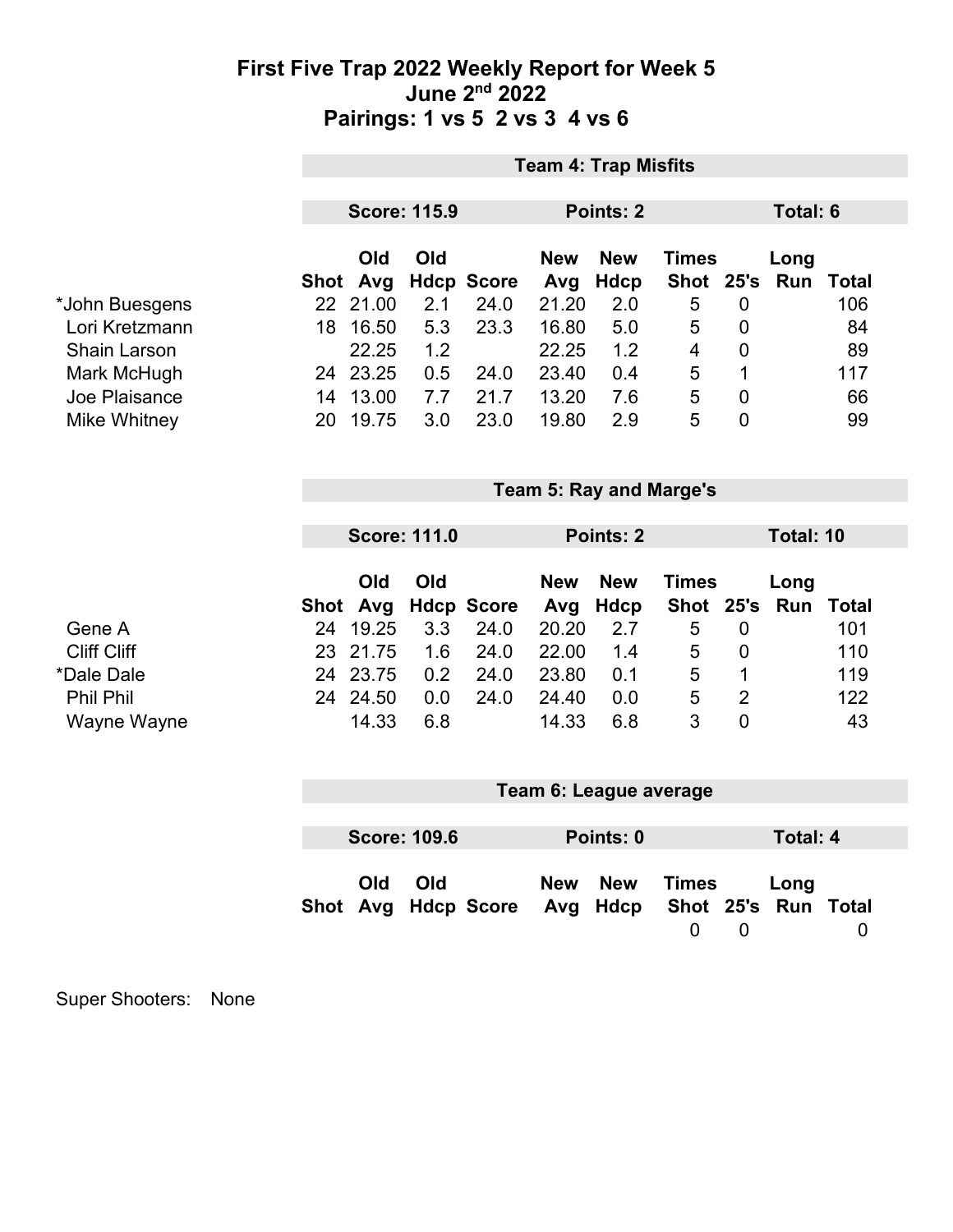## **First Five Trap 2022 Weekly Report for Week 5 June 2nd 2022 Pairings: 1 vs 5 2 vs 3 4 vs 6**

# **First Five Trap 2022 Team Standings through week 5**

| Team 5 | Ray and Marge's                   | 10.0 |
|--------|-----------------------------------|------|
| Team 4 | <b>Trap Misfits</b>               | 6.0  |
| Team 6 | League average                    | 4.0  |
| Team 3 | George Washington's Disciples 4.0 |      |
| Team 1 | <b>Superior Aerospace</b>         | 4.0  |
| Team 2 | <b>Best Body Shop</b>             | 2.0  |